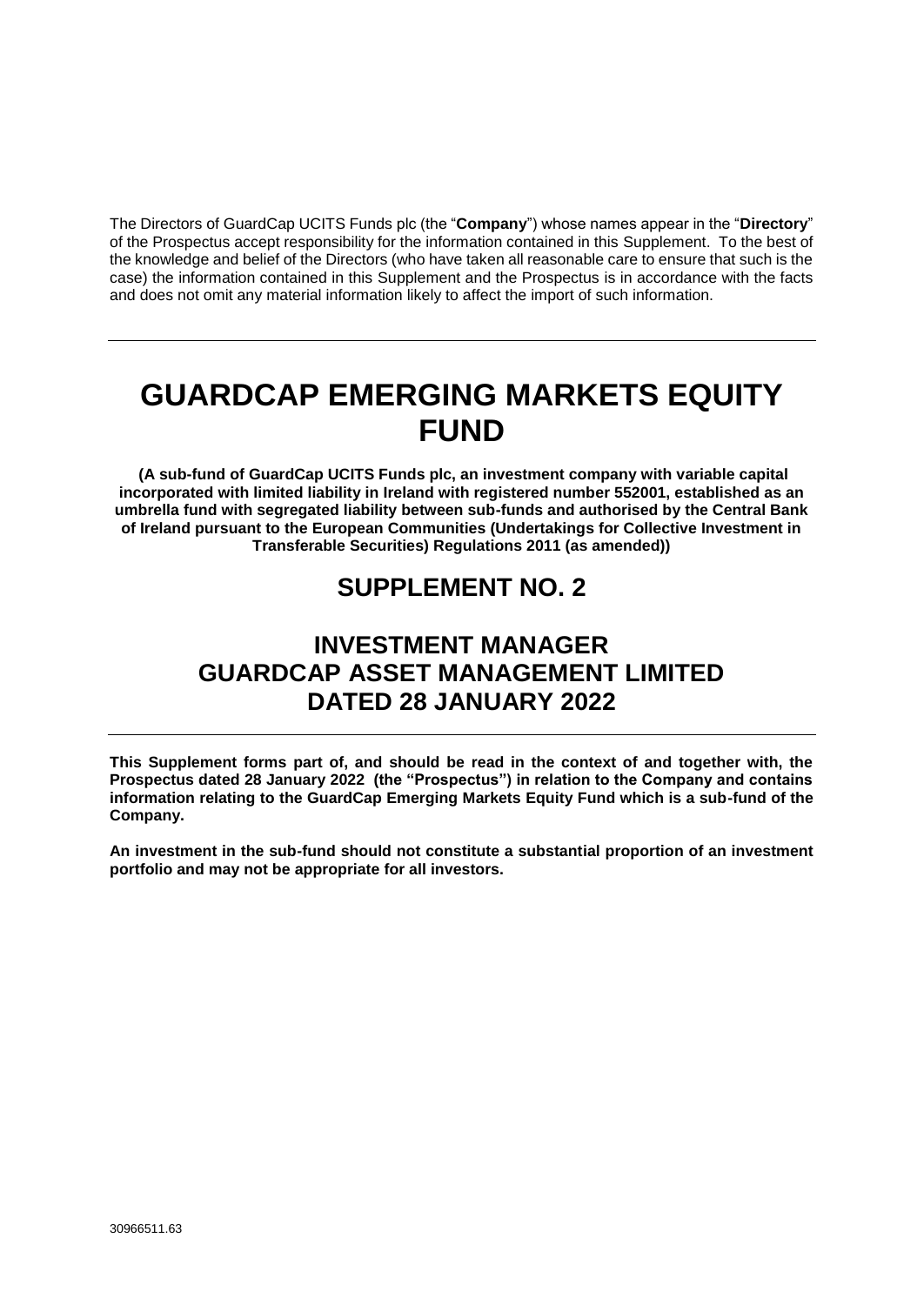# **TABLE OF CONTENTS**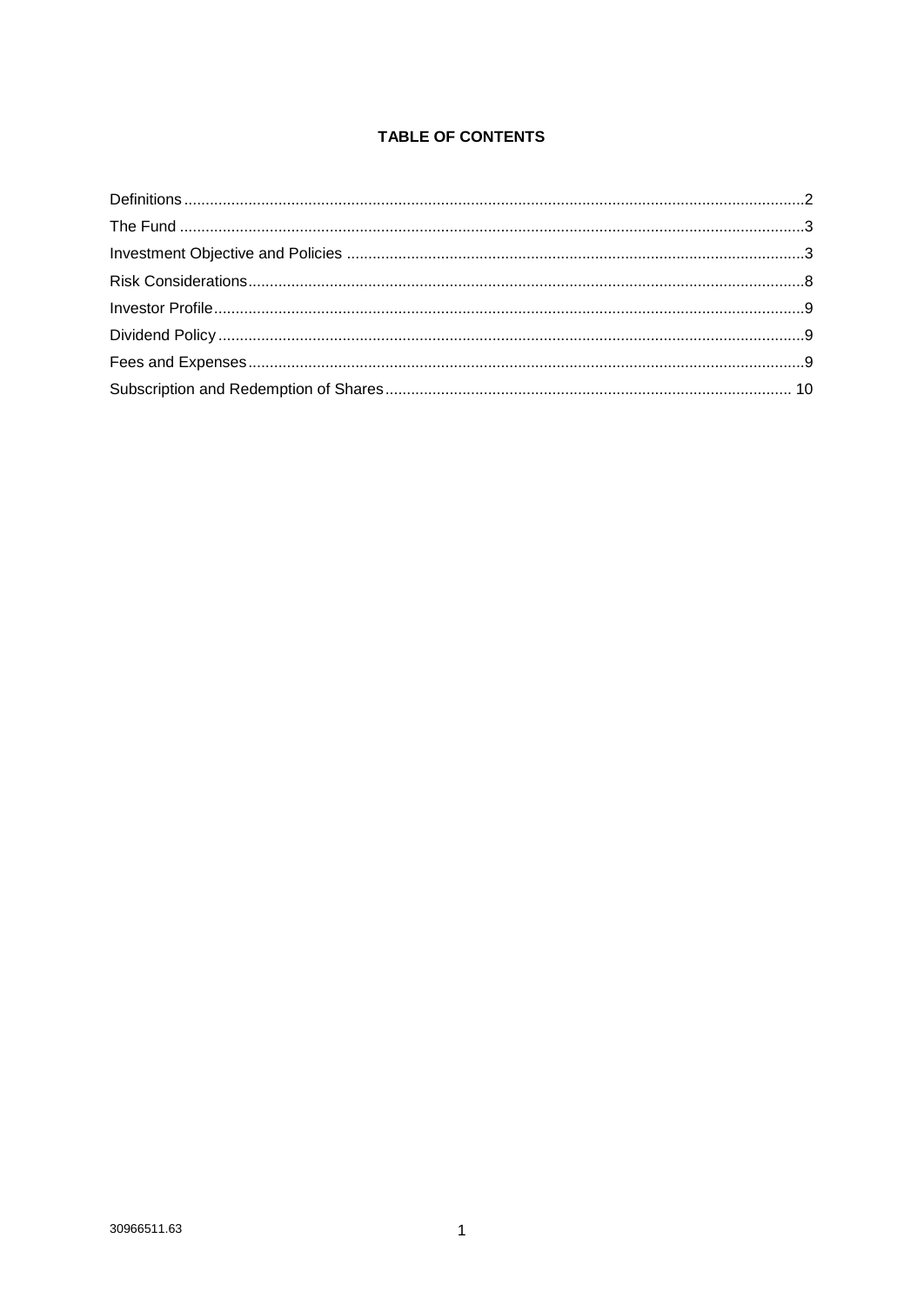# **DEFINITIONS**

<span id="page-2-0"></span>Any words or terms not defined in this Supplement have the same meaning given to them in the Prospectus. The Fund is established pursuant to the UCITS Regulations and this Supplement will be construed accordingly and will comply with the Central Bank UCITS Regulations.

#### "**Business Day**" means:

- (i) any day (except Saturday or Sunday) on which the banks in Ireland and the United Kingdom are open for business; or
- (ii) such other day or days as may be determined from time to time by the Directors and notified in advance to Shareholders;

**"Currency Settlement Time"** means the time at which cleared funds representing the Subscription Monies must be received by the Company, which is 5:00pm (Greenwich Mean Time) for the USD Share Classes, 1:30pm (Greenwich Mean Time) for the GBP Share Classes and 2:30pm (Greenwich Mean Time) for the EUR Share Classes;

"**Dealing Day**", being the day upon which redemptions and subscriptions occur, means

- (i) each Business Day; and / or
- (ii) any other day which the Directors have determined, subject to advance notice to all Shareholders in the Fund and provided there is at least one Dealing Day per fortnight;

**"Fund"** means the GuardCap Emerging Markets Equity Fund;

"**Redemption Cut-Off Time**" means 2:00 pm (Irish Time) on the Business Day immediately preceding the relevant Dealing Day;

**"Sales Charge"** means the sales charge, if any, levied by the Company in relation to the subscription for any Class of Shares in the Fund, details of which, if applicable, are set out in the "Subscription and Redemption of Shares" section below;

"**Subscription Cut-Off Time**" means 2:00 pm (Irish Time) on the Business Day immediately preceding the relevant Dealing Day;

"**Valuation Day**" means in respect of each Dealing Day, the Business Day immediately preceding that Dealing Day, unless otherwise determined by the Directors;

"**Valuation Point**" means 4:00 pm (Eastern Standard Time) on each Valuation Day or such other time as the Directors may determine in respect of the Fund from time to time and as notified in advance to Shareholders.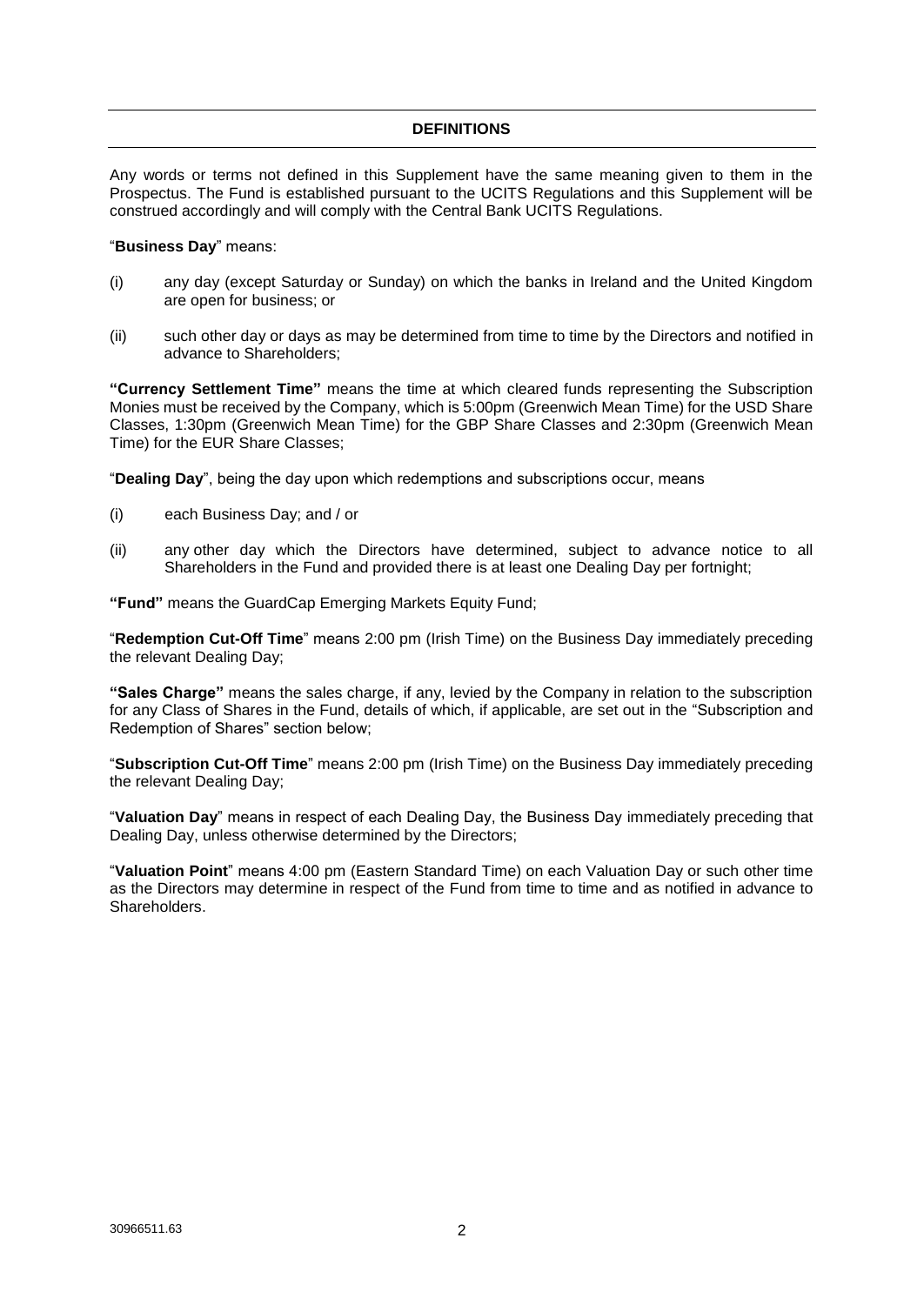<span id="page-3-0"></span>The GuardCap Emerging Markets Equity Fund is a sub-fund of GuardCap UCITS Funds plc, an investment company with variable capital incorporated in Ireland with registered number 552001 and established as an umbrella fund with segregated liability between sub-funds.

The Company currently offers 18 Classes of Shares in the Fund as set out below. The Company may also create additional Classes of Shares in the Fund in the future with prior notification to, and clearance in advance by, the Central Bank.

| <b>Share</b><br><b>Class</b><br><b>Description</b> | <b>Class</b><br><b>Currency</b> | <b>Investment</b><br><b>Management</b><br>Fee | <b>Minimum</b><br><b>Initial</b><br><b>Subscription</b> | <b>Minimum</b><br><b>Additional</b><br><b>Subscription</b> | <b>Minimum</b><br><b>Holding</b> | <b>Sales</b><br><b>Charge</b> |
|----------------------------------------------------|---------------------------------|-----------------------------------------------|---------------------------------------------------------|------------------------------------------------------------|----------------------------------|-------------------------------|
|                                                    |                                 |                                               |                                                         | and / or<br><b>Redemption</b>                              |                                  |                               |
| USD I Class                                        | <b>USD</b>                      | $0.80\%$ of<br>NAV per<br>annum               | USD 500,000                                             | <b>USD 5,000</b>                                           | <b>USD</b><br>500,000            | Nil                           |
| <b>EUR I Class</b>                                 | <b>EUR</b>                      | $0.80\%$ of<br>NAV per<br>annum               | USD 500,000                                             | <b>USD 5,000</b>                                           | <b>USD</b><br>500,000            | Nil                           |
| <b>GBP I Class</b>                                 | <b>GBP</b>                      | $0.80\%$ of<br>NAV per<br>annum               | USD 500,000                                             | <b>USD 5,000</b>                                           | <b>USD</b><br>500,000            | Nil                           |
| <b>EURS</b><br>Class                               | <b>EUR</b>                      | 1.50% of<br>NAV per<br>annum                  | EUR 5,000                                               | EUR 1,000                                                  | EUR 5,000                        | 5%                            |
| USD <sub>S</sub><br>Class                          | <b>USD</b>                      | 1.50% of<br>NAV per<br>annum                  | <b>USD 5,000</b>                                        | <b>USD 1,000</b>                                           | <b>USD 5,000</b>                 | 5%                            |
| USD <sub>X</sub><br>Class                          | <b>USD</b>                      | No Fee                                        | <b>USD</b><br>10,000,000                                | USD 50,000                                                 | <b>USD</b><br>10,000,000         | Nil                           |
| EUR X<br>Class                                     | <b>EUR</b>                      | No Fee                                        | <b>USD</b><br>10,000,000                                | USD 50,000                                                 | <b>USD</b><br>10,000,000         | Nil                           |
| <b>GBPX</b><br>Class                               | <b>GBP</b>                      | No Fee                                        | <b>USD</b><br>10,000,000                                | USD 50,000                                                 | <b>USD</b><br>10,000,000         | Nil                           |

In the case of Classes where the Class Currency is not the same as the Base Currency, the Minimum Initial Subscription amount, the Minimum Additional Subscription and Redemption amounts and the Minimum Holding amounts shall be the USD figure in the above table or the relevant Class Currency equivalent.

The Fund does not intend to engage in currency hedging at the Fund level or at Class level. Accordingly, Classes may have foreign currency exposure to the assets of the Fund that are not denominated in the relevant Class Currency.

# **INVESTMENT OBJECTIVE AND POLICIES**

<span id="page-3-1"></span>The investment objective of the Fund is to seek long-term growth of capital by investing primarily in equity and similar securities issued by companies with exposure to emerging market countries.

The Fund will invest primarily in equity and similar securities listed on Recognised Markets of emerging market countries or in securities listed in developed markets where the underlying business has significant exposure to emerging markets. Securities similar to equity securities include convertible bonds, convertible preferred stock and depositary receipts. Convertible bonds enable the holder to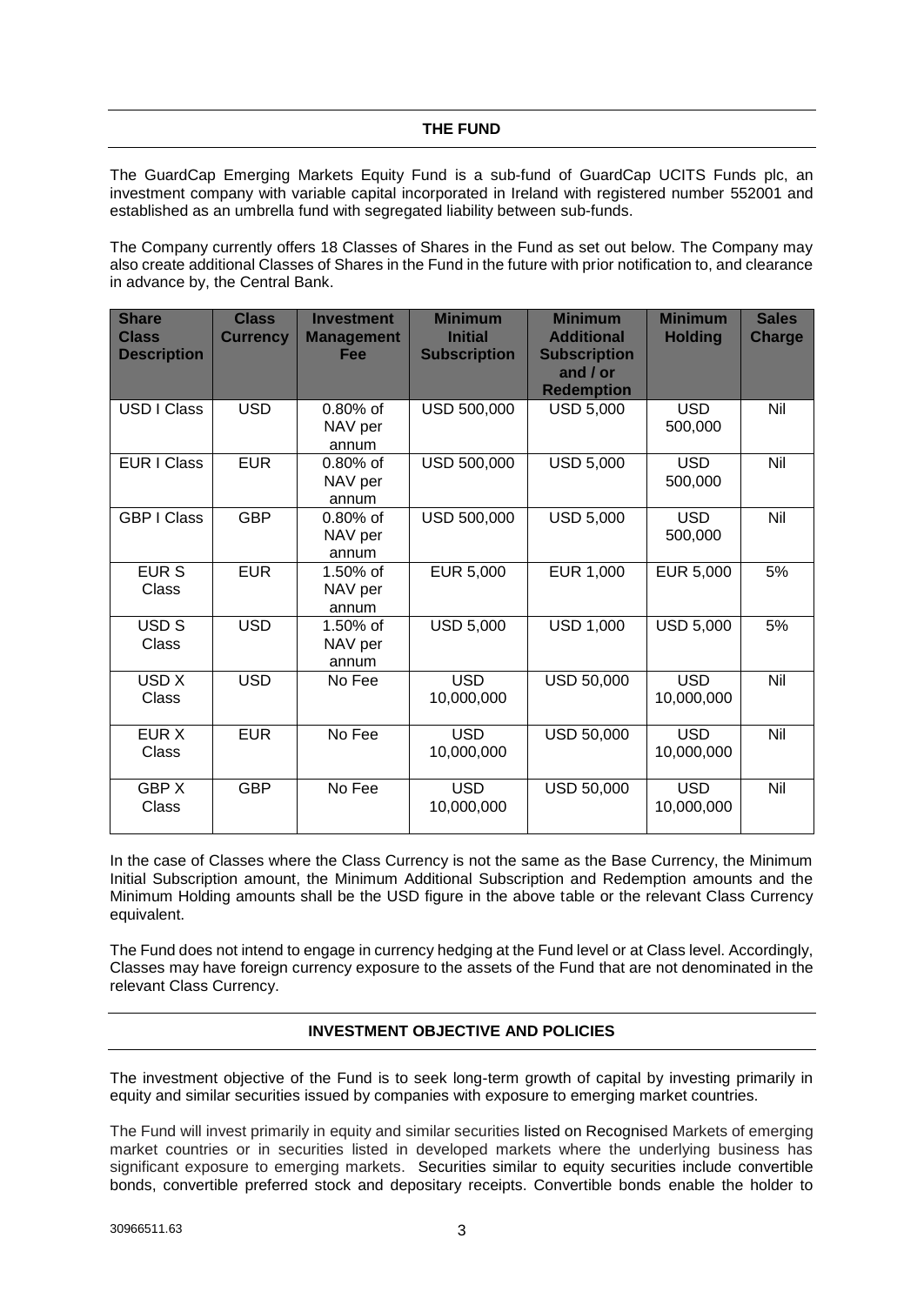convert their investment in the bonds into the issuer's common stock at a pre-agreed price and convertible preferred stocks enable the holder to convert their investment in the preferred stock into the issuer's common stock at a pre-agreed rate. Convertible bonds and convertible preferred stocks embed options and may therefore be leveraged. Depositary receipts generally evidence an ownership interest in a corresponding foreign security on deposit with a financial institution. In selecting securities for the Fund, the Investment Manager will seek to invest highly selectively in a concentrated portfolio of approximately 25-30 companies.

The Investment Manager seeks to identify and invest in high quality companies that are growing rapidly. These companies typically have the following characteristics: (i) proven track record of revenue and cash flow growth at a high rate of return; (ii) industry secular growth tailwind: businesses that may benefit from secular growth trends, for example, the switch from the use of cash to electronic payment methods, and are less exposed to general business cycles; (iii) opportunities to reinvest for growth at high rates of return; (iv) sustainable competitive advantage; (v) capable management whose interests are aligned with shareholders; vi) business maturity including a minimum net profit and business diversification; vii) high and preferably rising Return on Invested Capital (ROIC); viii) appropriate leverage to mean net debt of less than three years EBITDA; ix) strong cash generation to include high net income conversion and capital light businesses; x) Foundations for Sustainable Growth: good corporate governance and strong environmental and social commitments. In addition, companies must not be overvalued at the time of purchase. By investing in companies with these characteristics which, in the Investment Manager's view, demonstrate proven quality and sustainable growth, the Investment Manager aims to achieve long term capital growth.

The Fund is actively managed and its performance may deviate materially from the MSCI Emerging Markets Index (the "**Benchmark**"). The Investment Manager has complete discretion in making investments and is not constrained by the Benchmark. The Benchmark is used for performance comparisons purposes only. At the portfolio level, the Investment Manager may consider, for example, sector weights, country weights and tracking error in each case relative to the Benchmark but does not use the Benchmark as an investment limitation.

The Fund may also invest on an ancillary basis in cash and cash equivalents (including certificates of deposits and treasury bills). The Fund may also invest its cash balances in money market or short term bond funds, regulated or unregulated, and which may be domiciled in any jurisdiction worldwide including those sponsored or managed by the Investment Manager or any of its affiliates, and the Fund will not be reimbursed for any fees accruing to the Investment Manager or any of its affiliates in respect of any such investment. The Fund will not invest more than 10% of its net assets in aggregate in money market or short term bond funds. Any manager of any investment fund in which the Fund invests, which is an affiliate of the Investment Manager, will waive any preliminary/initial sales charge which it is entitled to charge in respect of investments made by the Fund in that investment fund. Where the Investment Manager receives any commission by virtue of investing in an investment fund, such commission will be paid into the assets of the Fund. During periods of adverse market or economic conditions or at other times deemed advisable by the Investment Manager, the Fund may hold a significant portion of its assets in money market instruments, which may comprise cash, fixed term deposits, investment grade fixed and floating rate instruments including (but not limited to) certificates of deposit, banker acceptances, freely transferable promissory notes, commercial paper, floating rate notes, debentures, asset backed commercial paper, government bonds, corporate bonds, asset backed securities and money market funds which may be acquired for ancillary liquid asset purposes. Accordingly, where the Fund so invests during periods of adverse market or economic conditions or at other times deemed advisable by the Investment Manager, this could prevent the Fund from achieving its investment objective.

There can be no assurance that the Fund's investments will be successful or that the investment objectives of the Fund will be achieved. Investors should carefully assess the risks associated with an investment in the Fund. See "Risks Considerations" in the Prospectus and below.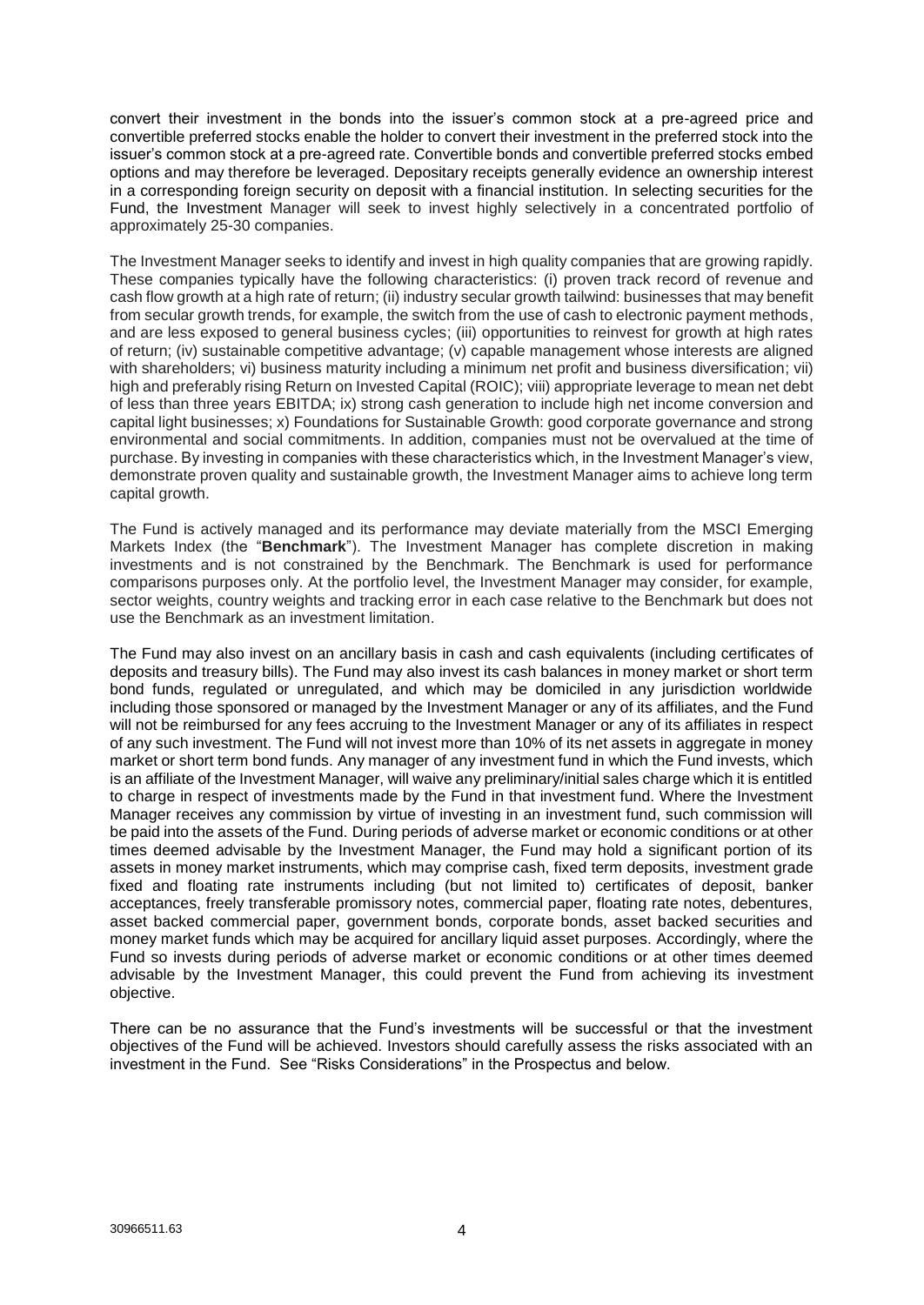# **Sustainable Finance Disclosure Regulation ("SFDR")**

This Fund is classified as an Article 8 financial product pursuant to the SFDR.

#### *Summary*

The Fund will consider the principal adverse impacts of investment decisions on sustainability factors as of 1 January 2022.

An assessment report detailing a full review of the indicators related to any adverse impacts on sustainability will be made available by 30 June 2023 and will cover the period from 1 January 2022-30 December 2022. The report will be made available from the Investment Manager upon request.

This statement outlines the policies and methodologies that will be used to identify, prioritise and address such adverse impacts on sustainability. The Fund is committed to considering and mitigating, where possible, the adverse impacts of its investments on sustainability factors. In support of this, the Investment Manager will ensure that it has access to a wide range of data, research and analysis regarding the principal adverse impacts.

#### *Consideration of Principal Adverse Impacts*

As part of the research process, the Investment Manager will make an assessment of the principal adverse sustainability impacts caused by the companies in which it invests. The outcome of the assessments may impact the valuation models as well as portfolio construction depending on the materiality of the sustainability risks or adverse impacts identified.

The Investment Manager will consider data points on the principal adverse impacts from investee companies and specialised environmental, social and governance ("ESG") research providers to help identify where the key impacts may be from an environmental and social perspective. The Investment Manager may face some challenges with regard to data availability, data quality and coverage. Where data is not available on a company or such data is deemed unreliable or inaccurate by the Investment Manager, and a reasonable conclusion concerning the likely impacts of such investments will be made. The consideration of a company's principal adverse sustainability impacts may identify companies with which the Investment Manager may wish to engage through voting at an annual general meeting and/or to initiate dialogue with the company directly.

#### *Promotion of Environmental and Social Characteristics*

The Fund promotes environmental and social characteristics through: (i) investment in high quality companies in the emerging markets that are capable of generating long-term sustainable growth and have been assessed against the Investment Manager's ten investment criteria for quality and growth as described above; ii) application of exclusions; iii) measurement of its portfolio against the United Nations Sustainable Development Goals ("SDGs"); and iv) application of the six principles of the United Nationssupported Principles for Responsible Investing ("PRI").

The Investment Manager defines responsible investing as the integration of ESG considerations into the investment process and ownership practices and believes that a company will not fulfil its objective of long-term sustainable growth if it is involved in unsustainable ESG practices.

The Investment Manager conducts a comprehensive analysis of a company's business and growth potential to ensure that it incorporates the sustainability risks and opportunities relevant to each company and an analysis of a company's ESG issues forms a key part of every investment decision. This analysis is at the core of the Investment Manager's investment process, with a focus on whether and how these risks and opportunities will affect the long-term sustainability of the company's competitive positioning and capacity for growth.

As part of this assessment, the Investment Manager seeks to establish that a company has the necessary Foundations for Sustainable Growth. For each new company under consideration, the Investment Manager determines an 'Foundations for Sustainable Growth Score' out of 10. This score is calculated according to an analysis of the company's approach to environmental, social and governance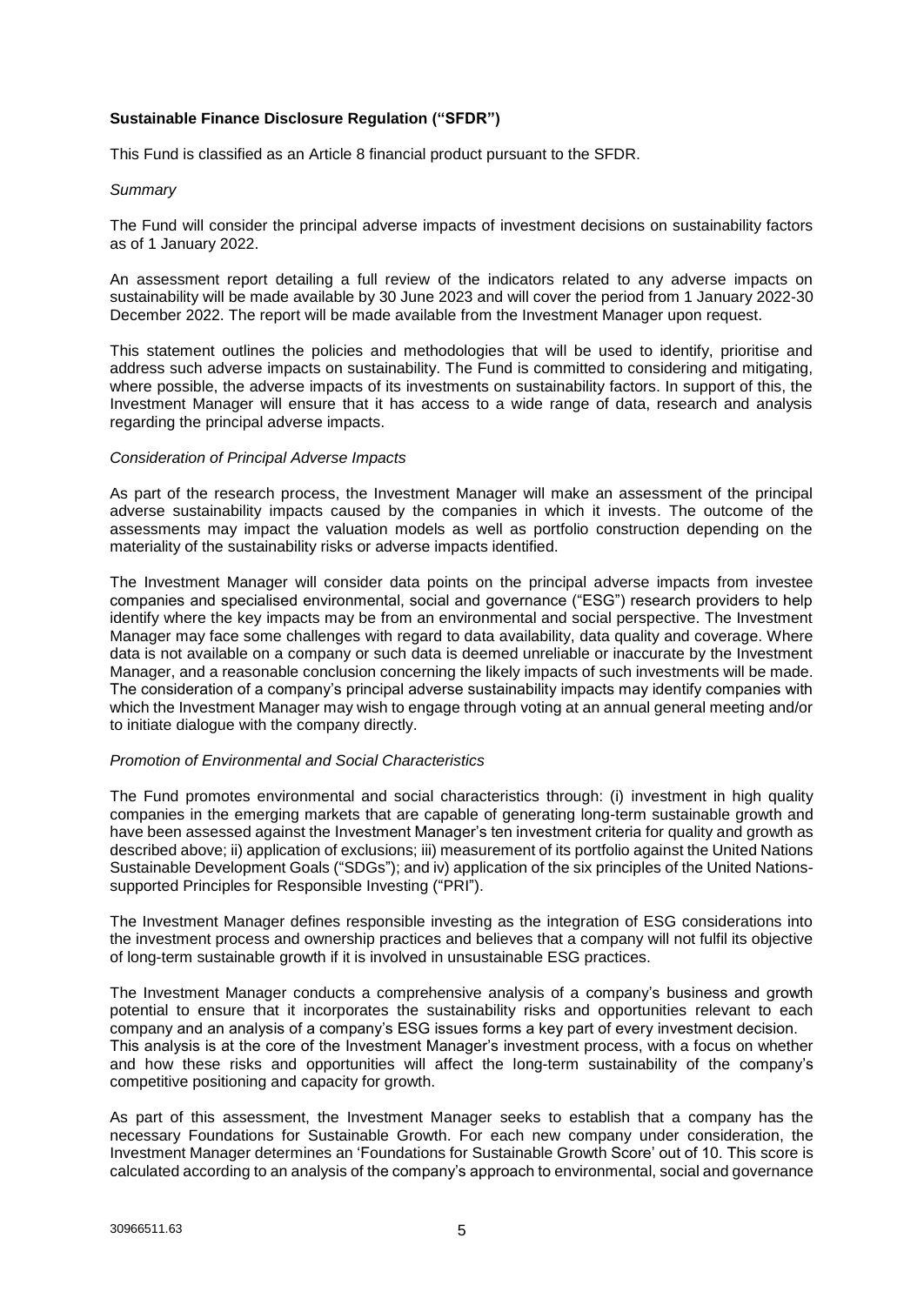factors. For each category a score of 8/10 or higher will indicate excellence by international standards, 7/10 is good by international standards, 5/10 is average by international standards and less than 5/10 is deemed below average by international standards. As a check on the Investment Manager's analysis, external ESG scores for the company are also considered.

When a company scores less than 5 out of 10 for Foundations for Sustainable Growth, the Investment Manager will need to see clear evidence of improvement in order for the company to progress to the next stage. Companies that make it through the scoring stage are eligible to be taken through everdeepening stages of analysis, and the highest scoring companies will be included on the "Buy List", which consists of approximately 50 companies that are candidates for inclusion in the portfolio, or already included in the portfolio.

The Investment Manager takes an absolute approach to assessing companies' capacity for long-term sustainable growth and companies with high ESG risk profiles typically drop out of the investment process in the early stages.

For a company to attain and maintain membership on the "Buy List", it must meet the Investment Manager's investment criteria, including Foundations for Sustainable Growth, which helps ensure that a company demonstrates good corporate governance and strong environmental and social practices.

The Investment Manager's investment approach steers it away from the most environmentally damaging and controversial sectors such as energy, mining and commodity chemicals, because the companies in these sectors typically fail a number of the Investment Manager's quality and growth criteria, due to characteristics such as high cyclicality, low differentiation, high capital requirements and regulation, among others.

# *Screening and Exclusions*

To formalise its existing investment approach, the Investment Manager will seek to exclude direct investment in corporate issuers that are involved in the manufacture or production (subject to a specific revenue threshold\*) of activities including but not limited to:

- i) Controversial weapons (including but not limited to anti-personnel landmines, cluster munitions, biological weapons and chemical weapons);
- ii) Firearms or small arms ammunition;
- iii) The extraction of fossil fuels and/or the generation of power from them; and
- iv) Tobacco products

\*Specific revenue threshold applied is 5% based on a company's annual report.

The Investment Manager assesses the alignment (or conflict) of the investee companies in the Fund's portfolio with the SDGs. The Investment Manager believes that companies with products and/or services that conflict with the SDGs or trends towards social and environmental responsibility will not meet at least two of its key criteria – 1) industry secular growth tailwind – as they will likely face headwinds trying to grow against the prevailing developments, 2) and Foundations for Sustainable Growth.

#### *Active Ownership*

The Investment Manager believes that active ownership practices are valuable in enabling good stewardship and engaging with management of companies at regular intervals is an important component of the investment process. This allows the Investment Manager to challenge companies on their strategy, performance and risk, capital structure, as well as their governance structure and social and environmental impacts. An assessment of an investee company's principal adverse impacts allows the Investment Manager to increase its understanding of the companies and to identify areas where engagement could have the most impact.

The Investment Manager may engage directly with the investee company or on occasion work with other investors to seek to agree a plan for mitigation or elimination of the principal adverse impact with the investee company. When prioritising its efforts to remediate adverse impacts through engagement, the Investment Manager will assess among other factors, the materiality of the issue and the likelihood of success of the engagement efforts.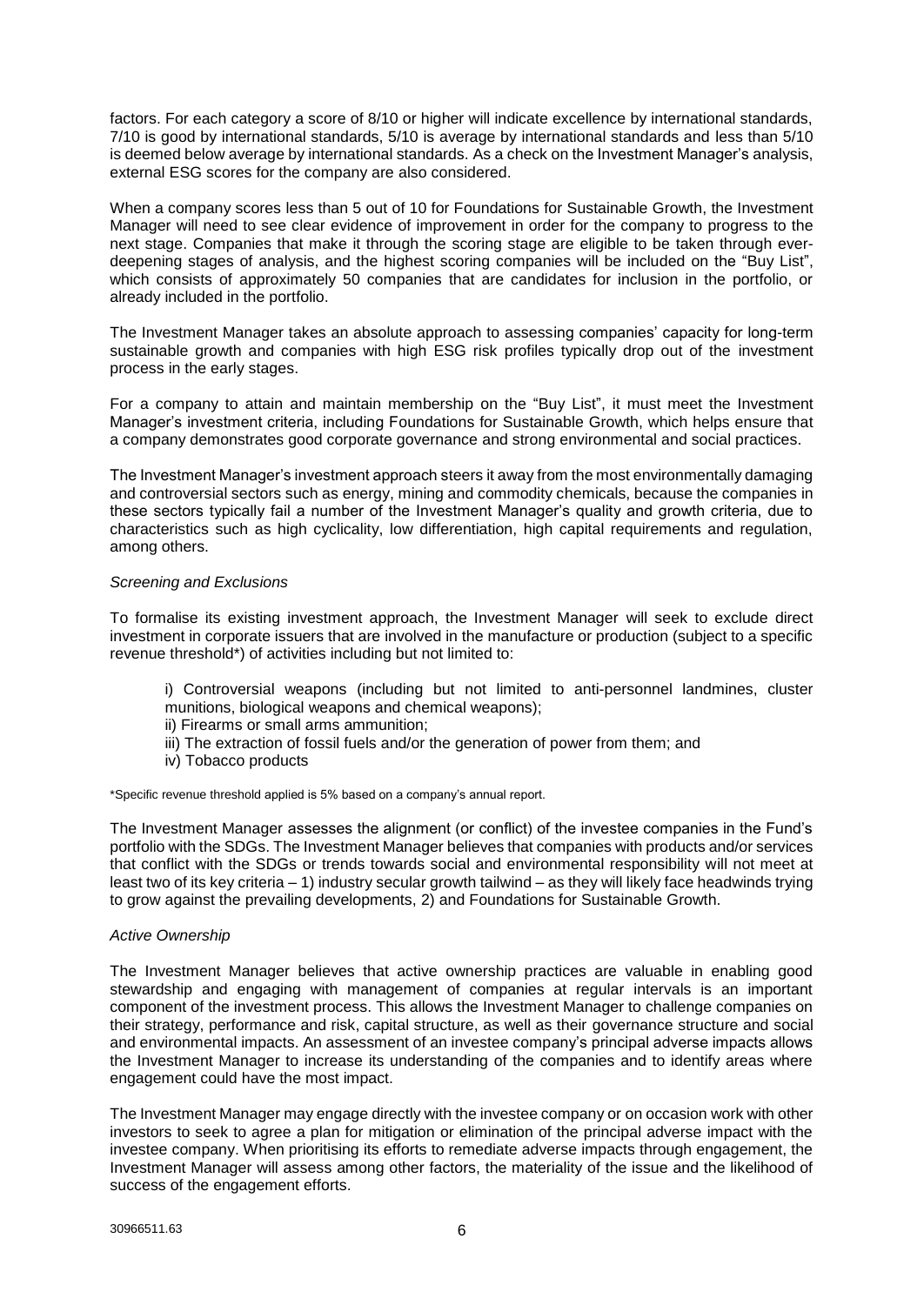The Investment Manager's engagement process includes provisions for escalation where an issue is sufficiently material and when the Investment Manager is unable to make progress. Engagements could be escalated through additional meetings with the company management and dialogue with members of the investee company's board. Where these engagements do not progress in the direction that the Investment Manager believes is in the interests of the Fund, other options are considered but not limited to:

- Voting against resolutions at shareholder meetings
- Collaborating with other investors
- Partial or full divestment

The Investment Manager votes proxies with the objective of maximising shareholder value as a longterm investor, and ensures that reasonable care and diligence is undertaken to ensure the Investment Manager votes these proxies in the best interest of the Fund and in accordance with ESG policies and procedures.

# *Taxonomy Regulation*

The Fund promotes environmental characteristics. As such, it is required as per Article 6 of the Regulation (EU) 2020/852 (the "**Taxonomy Regulation**") to state that the "do no significant harm" principle applies only to those investments underlying the Fund that take into account the EU criteria for environmentally sustainable economic activities. The investments underlying the remaining portion of the Fund do not take into account the EU criteria for environmentally sustainable economic activities.

It should however be noted that notwithstanding the above, the Fund does not take into account the EU criteria for environmentally sustainable economic activities within the meaning of the Taxonomy Regulation and, as such, its portfolio alignment with the Taxonomy Regulation is not calculated.

# **Investment Restrictions**

Please refer to the "Investment Restrictions" at Appendix D of the Prospectus for more information with regard to investment restrictions of the Fund.

#### *Securities Financing Transactions*

The Fund currently does not intend to invest in swaps nor engage in repurchase agreements, reverse repurchase agreements and stock lending.

#### **Borrowing and Leverage**

The Fund will be subject to the borrowing restrictions pursuant to the UCITS Regulations, as set out in the section entitled "Borrowing Policy" in the Prospectus.

The Fund may be leveraged as a result of the options embedded in any convertible bonds or convertible preferred stock in which the Fund invests. Any such leverage will be limited to 100% of the Fund's Net Asset Value. Therefore, although the Fund may be leveraged in this sense through its use of derivatives, the Investment Manager does not expect the use of derivatives to significantly increase the Fund's risk profile and the Investment Manager does not intend to use derivatives as a means of gearing the Fund or as an alternative to borrowing.

#### **Classification as an Equity Fund for German tax purposes**

The Fund will be managed in such a way that it is ensured that the Fund continuously qualifies as an 'Equity Fund', as defined in the German Investment Tax Act 2018, as amended.

For this purpose, the Fund invests at least 50% of its gross assets on a continuous basis directly into Equities ('Equity Fund Capital Participation Threshold', as defined for purposes of the partial exemption tax regime for Equity Funds, according to Secs. 2 and 20 para. 1 of the German Investment Tax Act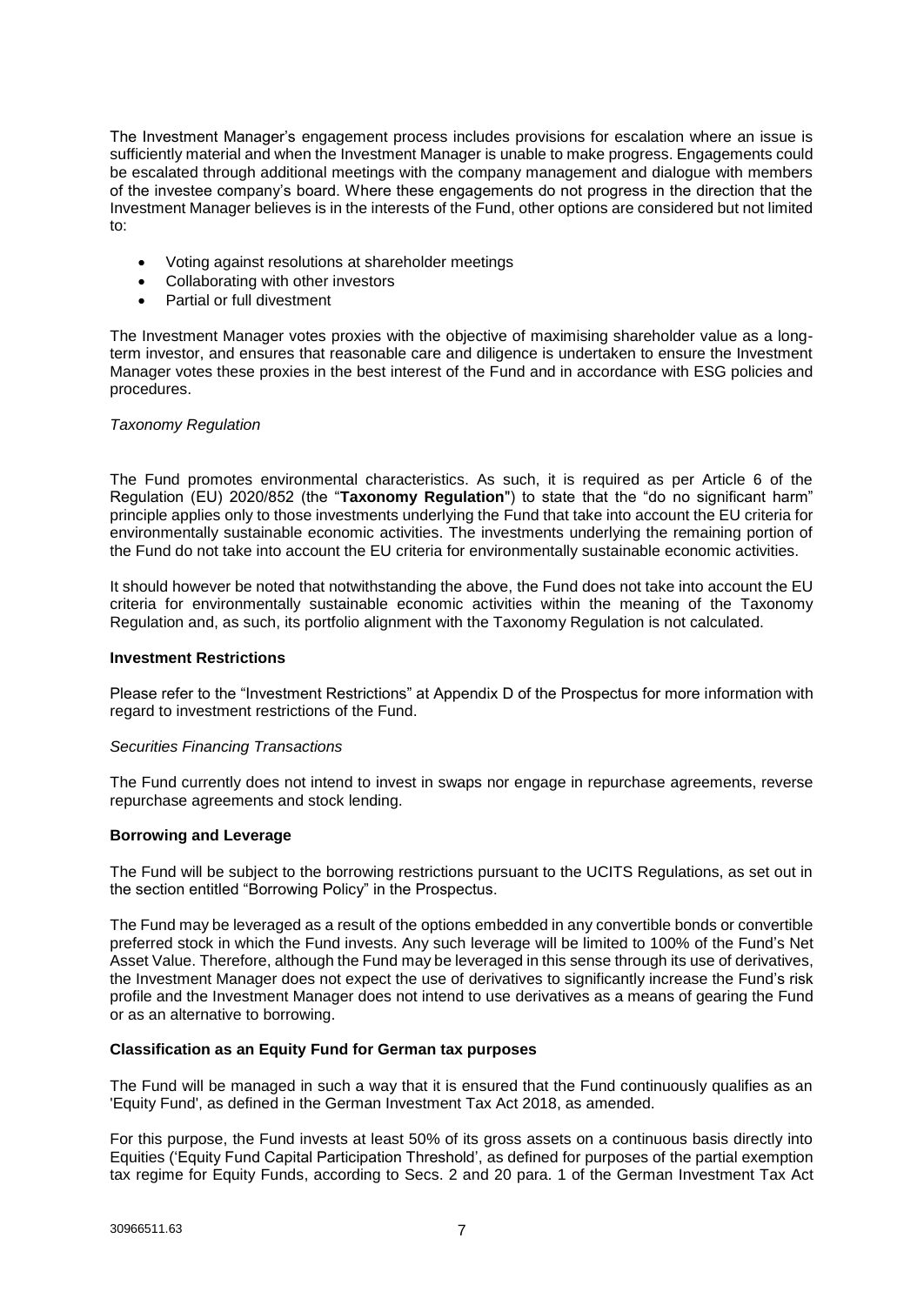2018, as amended). The gross assets of the Fund are determined by using the value of the assets of the Fund without taking into account liabilities of the Fund.

Passive violations of the Equity Fund Capital Participation Threshold defined above, caused for instance by unrealized changes in the value of the assets of the Fund, do not result in the loss of the tax status of an Equity Fund, if the Fund undertakes immediately after being informed about this violation feasible and reasonable measures to restore the Equity Fund Capital Participation Threshold.

At the point in time, where the Fund materially violates the investment restrictions defined in this section and hereby falls below the Equity Fund Capital Participation Threshold, the Fund loses its tax classification as an Equity Fund.

For purposes of the above Equity Fund Capital Participation Threshold, "Equities" mean:

1. Shares of a corporation which are admitted to official trading on a stock exchange or included in an organised market (which is a recognised market and open to the public and which operates in a due and proper manner),

2. Shares of a corporation, which is not a real estate company and which:

- a. is resident in an EU Member State or a member state of the European Economic Area (EEA) and is subject to income taxation for corporations in that state and is not exempt from such taxation; or
- b. is resident in any other state and is subject to an income taxation for corporations in that state at a rate of at least 15% and is not exempt from such taxation,

3. Fund units of an Equity Fund (being a fund that invests at least 50% of its gross assets on a continuous basis directly into Equities), with 51% of the Equity Fund units' value being taken into account as Equities,

or

4. Fund units of a Mixed Fund (being a fund that invests at least 25% of its gross assets on a continuous basis directly into Equities), with 25% of the Mixed Fund units' value being taken into account as Equities.

If the investment restrictions of an Equity Fund or of a Mixed Fund, used as a target fund, define a percentage of more than 51 per cent (in case of an Equity Fund) or more than 25 per cent (in case of a Mixed Fund) of its gross assets for the continuous investment into Equities, then differing from no. 3 and 4 above, the Equity Fund or the Mixed Fund, used as a target fund, qualify as an Equity participation by the amount of this higher percentage.

If the Fund invests into units or shares of a target fund, the Fund processes at his level (consolidates) the equity participation ratios of these target funds which are being published in the valuation frequency of each target fund. This consolidation method is only applicable to such target funds which produce a valuation at least once a week.

<span id="page-8-0"></span>The rules set out in this section precede all other rules contained in this Supplement or in the Prospectus.

# **RISK CONSIDERATIONS**

There can be no assurance that the Fund's investments will be successful or that the investment objectives of the Fund will be achieved. Investors should be aware of the risks of the Fund including, but not limited to, the risks described in the "Risk Considerations" section of the Prospectus. An investment in the Fund is suitable only for persons who are in a position to take such risks.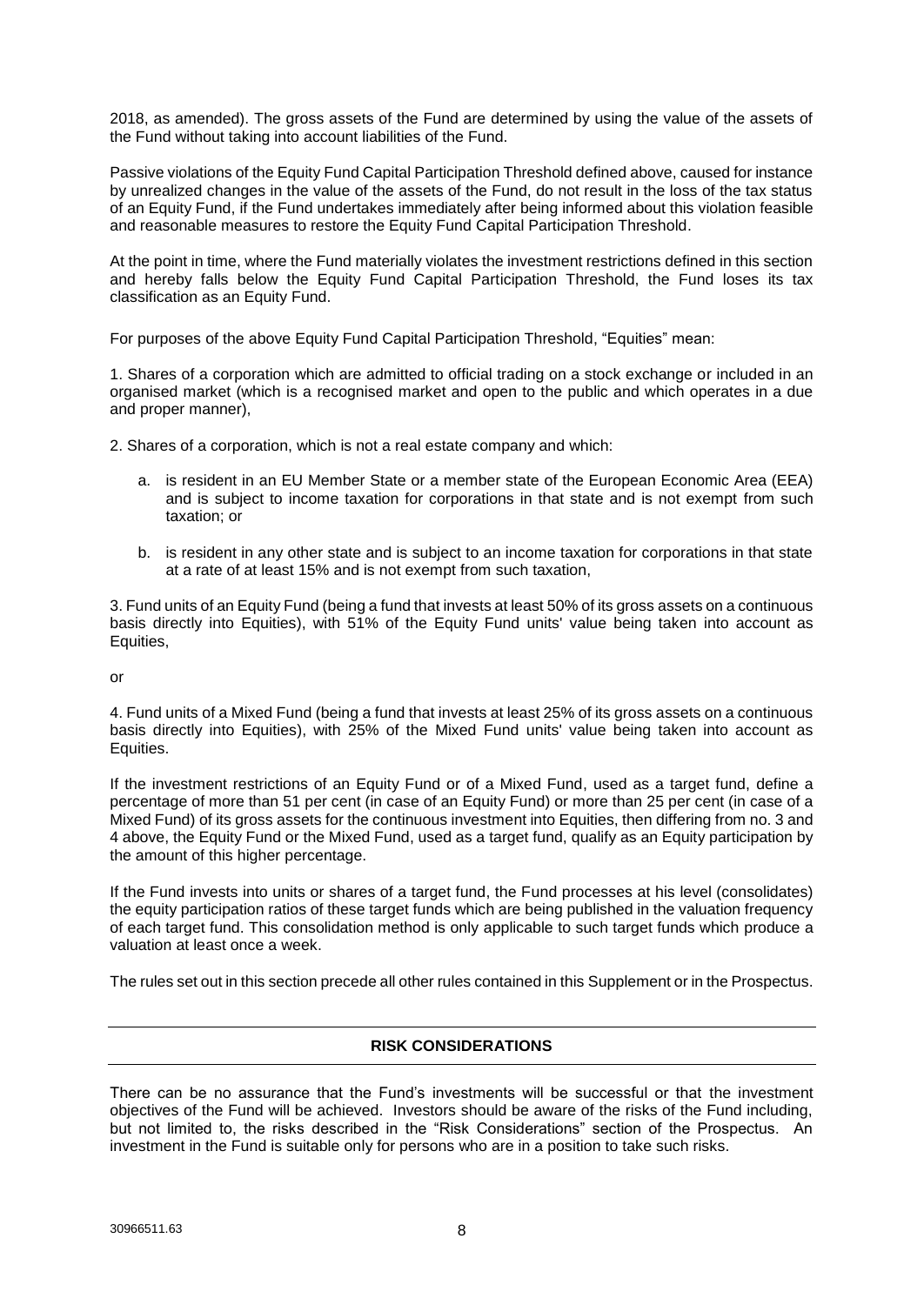# **INVESTOR PROFILE**

<span id="page-9-0"></span>The Company has been established for the purpose of investing in transferable securities in accordance with the UCITS Regulations. The typical investors of the Fund are expected to be institutional investors of all kinds.

# **DIVIDEND POLICY**

<span id="page-9-1"></span>The Directors do not currently intend to declare any dividends in respect of the Shares. Accordingly, net investment income on the Fund's investments attributable to the Shares is expected to be retained by the Fund, which will result in an increase in the Net Asset Value per Share of the Shares.

The Directors nevertheless retain the right to declare dividends in respect of such net investment income on the Fund's investments attributable to the Shares in their sole discretion. In the event that the Directors determine to declare dividends in respect of a Class of Shares in the Fund, Shareholders will be notified in advance of any such change in the dividend policy (including the date by which dividends will be paid and the method by which dividends will be paid) and full details will be disclosed in an updated Supplement.

# **FEES AND EXPENSES**

<span id="page-9-2"></span>Please see the "Fees and Expenses" section of the Prospectus for details of the fees and expenses of the Company. The following fees and expenses apply in respect of the Fund.

The Fund pays all of its own operating expenses and bears its pro rata share of the operating expenses of the Company which may be incurred by the Fund, the Company, the Investment Manager or their respective affiliates including, but not limited to the following expenses (i) external legal, accounting, auditing, and other professional expenses; (ii) administration fees and expenses; (iii) certain insurance expenses; (iv) custodial and sub-custodial fees and expenses, (v) transfer agent and registrar fees; (vi) the cost of valuation services; (vii) company secretarial fees, (viii) the cost of preparing, printing, publishing, translating and distributing (in such languages as may be necessary) prospectuses, supplements, annual reports, financial statements, notices and other documents or information to current and prospective Shareholders (including the costs of developing and enhancing computer software and electronic transmission techniques to distribute such documents or information), (ix) the expense of publishing price and yield information in relevant media, (x) the costs and expenses of obtaining and / or maintaining bank services; (xi) the costs and expenses of obtaining and / or maintaining authorisations or registrations with the regulatory authorities in any jurisdiction, including any levy applied by the Central Bank; (xii) the cost of listing and maintaining a listing on any stock exchange, (xiii) marketing and promotional expenses; (xiv) Directors' fees, (xv) the cost of convening and holding Directors' and Shareholders' and other meetings; (xvi) all expenses arising in respect of the termination or liquidation of the Company or the Fund; and (xvii) organizational expenses (including expenses incurred in the formation of the Company and Fund and the offering of Shares which are being amortized over a period of 60 months from the date the Fund commenced operations) - items (i)-(xvii), (the "**Capped Expenses**") and (xviii) the Management Fee; (xix) litigation or other extraordinary expenses; (xx) investment expenses such as commissions and brokerage fees (including fees related to negotiation of commissions and brokerage fees); (xxi) interest on margin accounts and other indebtedness; (xxii) taxes, including without limitation, withholding, net income, franchise, valued added, stamp and transfer taxes, along with any interest and penalties thereon or other additions to such taxes (xxiii) the costs of complying with any new regulatory or legal requirements imposed upon the Fund or Company, any other fees that become commonly charged in the Irish fund industry, and taxes payable on any of these expenses, including VAT; and (xxiv) other expenses related to the purchase, sale, monitoring or transmittal of the Fund's or Company's assets as will be determined by the Board of Directors in its sole discretion - items (xviii) – (xxiv), (the "**Uncapped Expenses**").

The Investment Manager has agreed to limit the Capped Expenses for each share class to no more than 0.40% per annum of the NAV of the Fund (the "**Expense Cap**"), determined as of the end of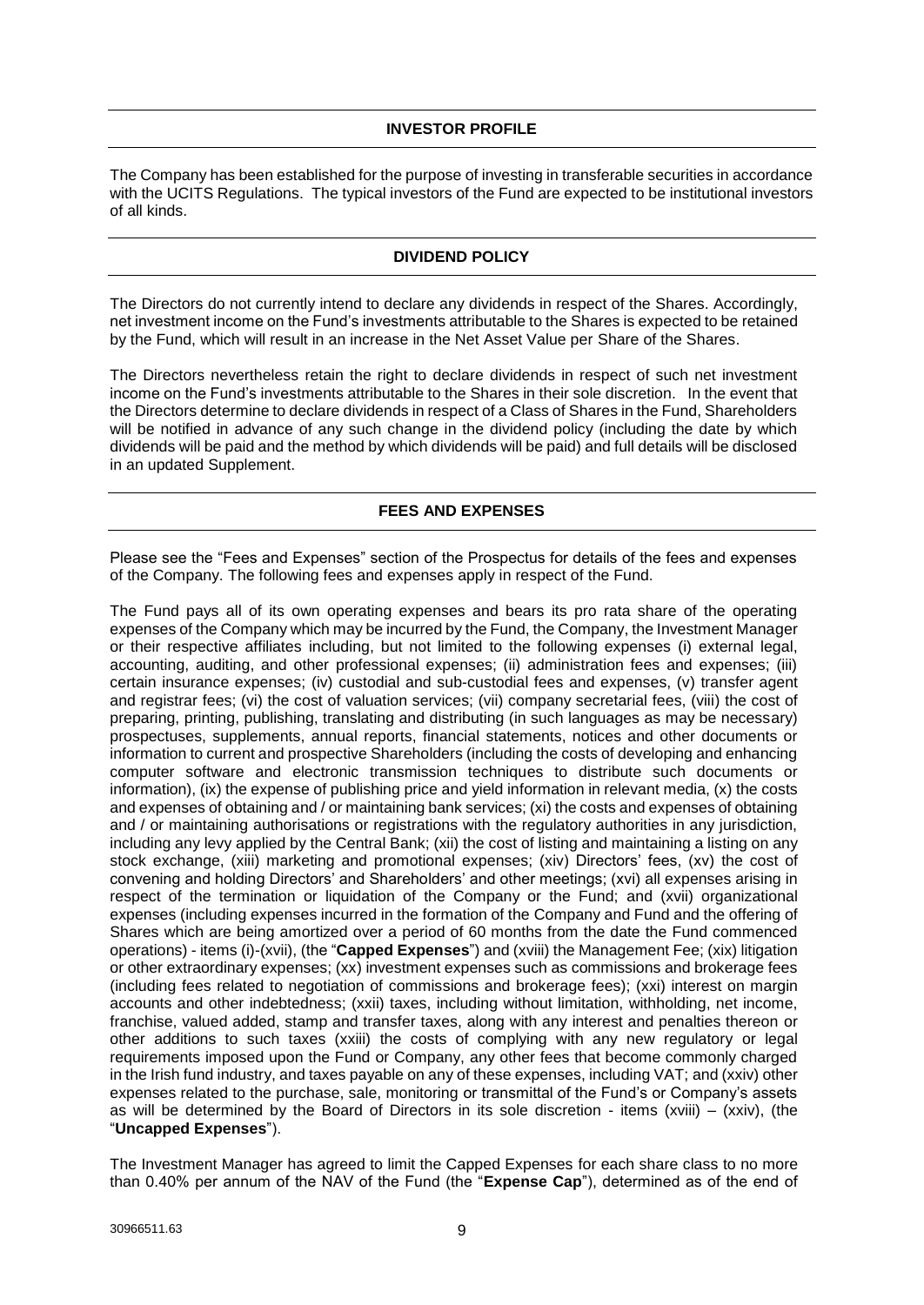each calendar month, and the Investment Manager will absorb any Capped Expenses in excess of the Expense Cap by reimbursing the Fund after the end of each calendar month (or more frequently, if applicable) for such Capped Expenses. For the avoidance of doubt, the Fund will pay all of the Uncapped Expenses and the Uncapped Expenses will not be subject to the Expense Cap.

#### **Investment Management Fees**

The Investment Manager will receive a management fee (the "**Investment Management Fee**") in respect of each I Class of Shares for management services to the Fund, equal to an annualized rate of up to 0.80% of the NAV attributable to each I Class of Shares. The Investment Manager will receive an Investment Management Fee in respect of each S Class of Shares for management services to the Fund, equal to an annualized rate of up to 1.50% of the NAV attributable to each S Class of Shares. The Investment Manager will not receive an Investment Management Fee in respect of each X Class of Shares. Investors will pay the Investment Manager such fees in respect of the X Class of Shares as may be separately agreed with the Investment Manager and payable directly by investors to the Investment Manager. The Investment Management Fee is accrued daily and paid monthly, in arrears.

For purposes of calculating the Investment Management Fee for any Business Day, the NAV of the Fund attributable to a Class is determined by or under the direction of the Directors, based on the Fund's NAV as of the close of the prior Business Day adjusted to reflect any applicable redemptions and subscriptions.

Notwithstanding the foregoing, the Investment Manager may, in its sole discretion, during any period, elect to waive a portion of its fees with respect to the Fund or any Class without notice to Shareholders. In addition, the Fund may issue Shares of a separate Class that may calculate the management fee differently or charge a lower management fee.

# **Management Company Fee**

<span id="page-10-0"></span>The Management Company shall be entitled to an annual management fee of up to 0.015% of the Net Asset Value of the Fund, subject to the annual minimum fees set out in the Prospectus.

# **SUBSCRIPTION AND REDEMPTION OF SHARES**

# **Eligible Investors**

Subject to the section "Transfer of Shares" in the Prospectus, applicants will generally be obliged to certify that they are not U.S. Persons.

The Company, the Management Company and the Administrator reserve the right to reject in whole or in part any application for Shares. Where an application for Shares is rejected, the subscription monies will be returned to the applicant within 14 days of the date of such application at the applicant's cost and risk and no interest or other compensation will be payable in respect of such returned monies.

#### **Minimum Subscription**

Unless otherwise determined by the Company and the Management Company, the minimum initial and additional subscription for each class of Share is as disclosed in *"The Fund"* section of this Supplement.

# **Minimum Holding**

A Shareholder may not make a partial redemption of Shares which would result in less than the minimum holding amount, specified for the relevant class of Shares as disclosed in *"The Fund"* section (or its Class Currency equivalent) unless otherwise determined by the Company.

In the event that a Shareholder requests a partial redemption of their Shares which would result in such Shareholder holding less than the minimum holding amount above, the Company may, in its sole discretion (a) treat such redemption request as a redemption of the relevant Shareholder's entire holding of the relevant Class of Shares; (b) reject such partial redemption request; or (c) accept such partial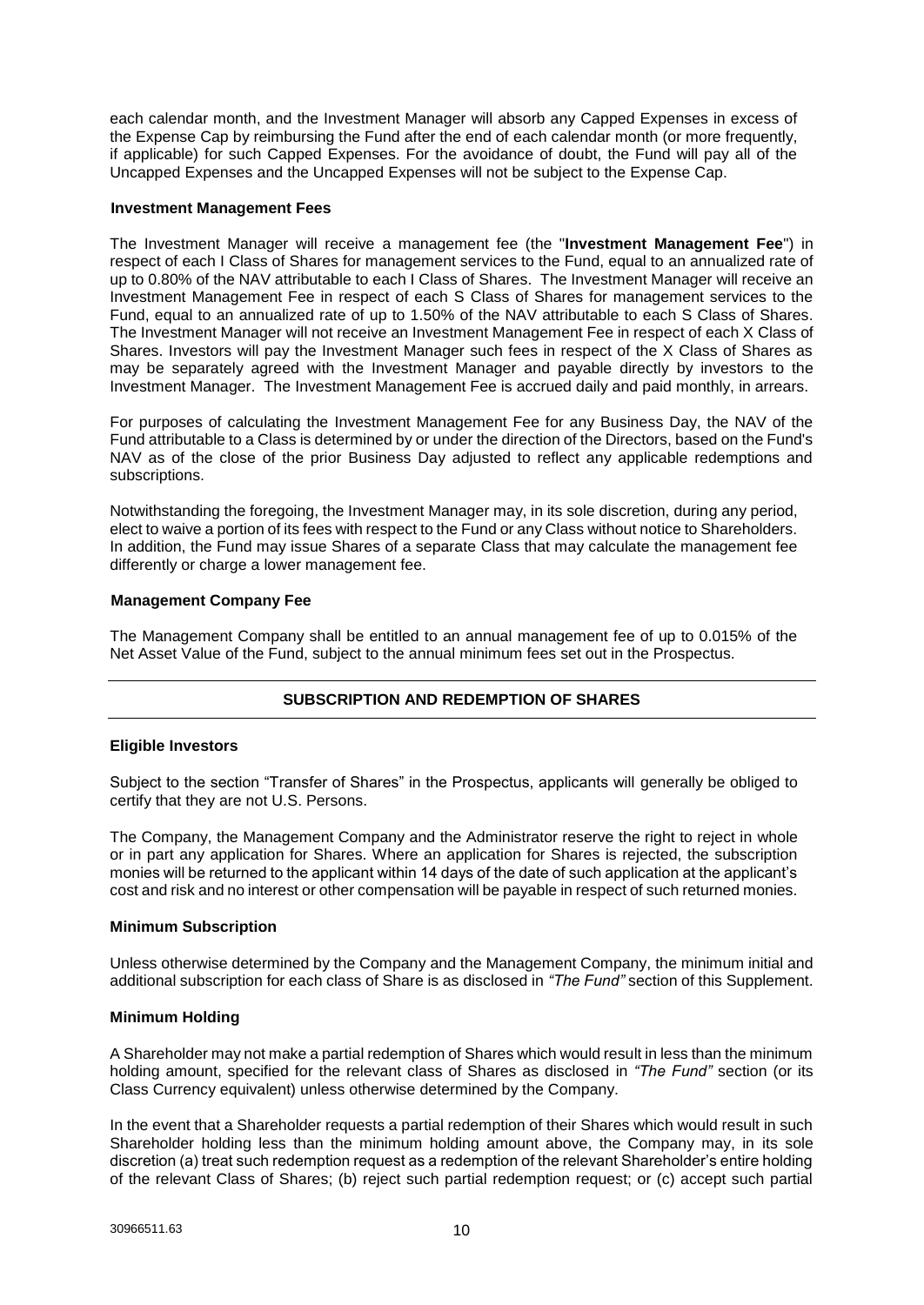redemption request. Shareholders will be notified before or after the relevant Dealing Day in the event that the Company determines to (i) treat such redemption request as a redemption of the relevant Shareholder's entire holding of the relevant Class of Shares or (ii) reject such partial redemption request.

Where the value of a Shareholder's Shares has fallen below the minimum holding requirement due to a decline in the NAV of the Fund or an unfavourable change in currency rates, this will not be considered to be a breach of the minimum holding requirement.

# **Sales Charge**

Notwithstanding anything to the contrary in the Prospectus, a Sales Charge may be levied by the Company in relation to the subscription for any Class of Shares in the Fund, as detailed in the table above, where relevant.

# **Initial Offer Price**

Shares in each Class listed in the below table will be available at the initial offer price as set out below during the initial offer period which will commence at 9 am (Greenwich Mean Time) on 31 January 2022 and end at 5 pm (Greenwich Mean Time) on 29 July 2022 or such other date and/or time as the Directors may determine and notify to the Central Bank (the "**Initial Offer Period**").

| <b>Share Class Description</b> | <b>Initial Offer Price</b> |
|--------------------------------|----------------------------|
| USD X Class                    | USD 10                     |
| EUR X Class                    | <b>EUR 10</b>              |
| <b>GBP X Class</b>             | <b>GBP 10</b>              |

Subscription monies plus the Sales Charge (if applicable) (the "**Subscription Monies**") must be paid in the Class Currency and must be paid by wire transfer to the Umbrella Cash Collection Account. Money must be remitted from an account in the name of the investor(s). After the initial issue of Shares in any Class, the Shares in such Class will be issued on the relevant Dealing Day at the relevant Net Asset Value per Share for the applicable Class on the terms and in accordance with the procedures described herein.

# **Applications for Shares**

Applications for Shares in the Fund should be made by written application using the Subscription Agreement available from the Administrator. Signed, original Subscription Agreements, duly completed together with all supporting documentation in relation to money laundering prevention checks, should be sent to the Administrator promptly, in accordance with the instructions contained in the Subscription Agreement, prior to the Subscription Cut-Off Time, unless the Directors determine in their sole discretion to accept such subscriptions in exceptional circumstances and provided that such subscriptions for Shares are received before the Valuation Point on the relevant Dealing Day. Subscription Agreements may be sent by facsimile to the Administrator. Subsequent purchases of Shares, following an initial subscription pursuant to a properly completed Subscription Agreement, may be made by completing and submitting a faxed request to the Administrator.

During the Initial Offer Period, cleared funds representing the initial offer price plus the Sales Charge (if applicable) must be received by the Company by the final Business Day of the Initial Offer Period. After the Initial Offer Period, cleared funds representing the Subscription Monies must be received by the Company by the Currency Settlement Time on the second Business Day following the relevant Dealing Day (or such other period as the Directors may determine). If cleared funds representing the Subscription Monies are not received by the Company by the Currency Settlement Time on the second Business Day following the relevant Dealing Day, or such other day as is determined by the Directors from time to time, the Directors reserve the right to reject the subscription and / or cancel the provisional allotment of Shares, as appropriate. In such an event the investor will indemnify the Company, the Investment Manager, the Administrator and any of their respective affiliates for any and all claims, losses, liabilities or damages (including attorneys' fees and other related out-of-pocket expenses) suffered or incurred by any such person as a result of the investor not remitting the amount of its subscription by the due date for such subscription or otherwise failing to comply with the terms of such Subscription Agreement. In the event that the Directors decide not to cancel a provisional allotment of